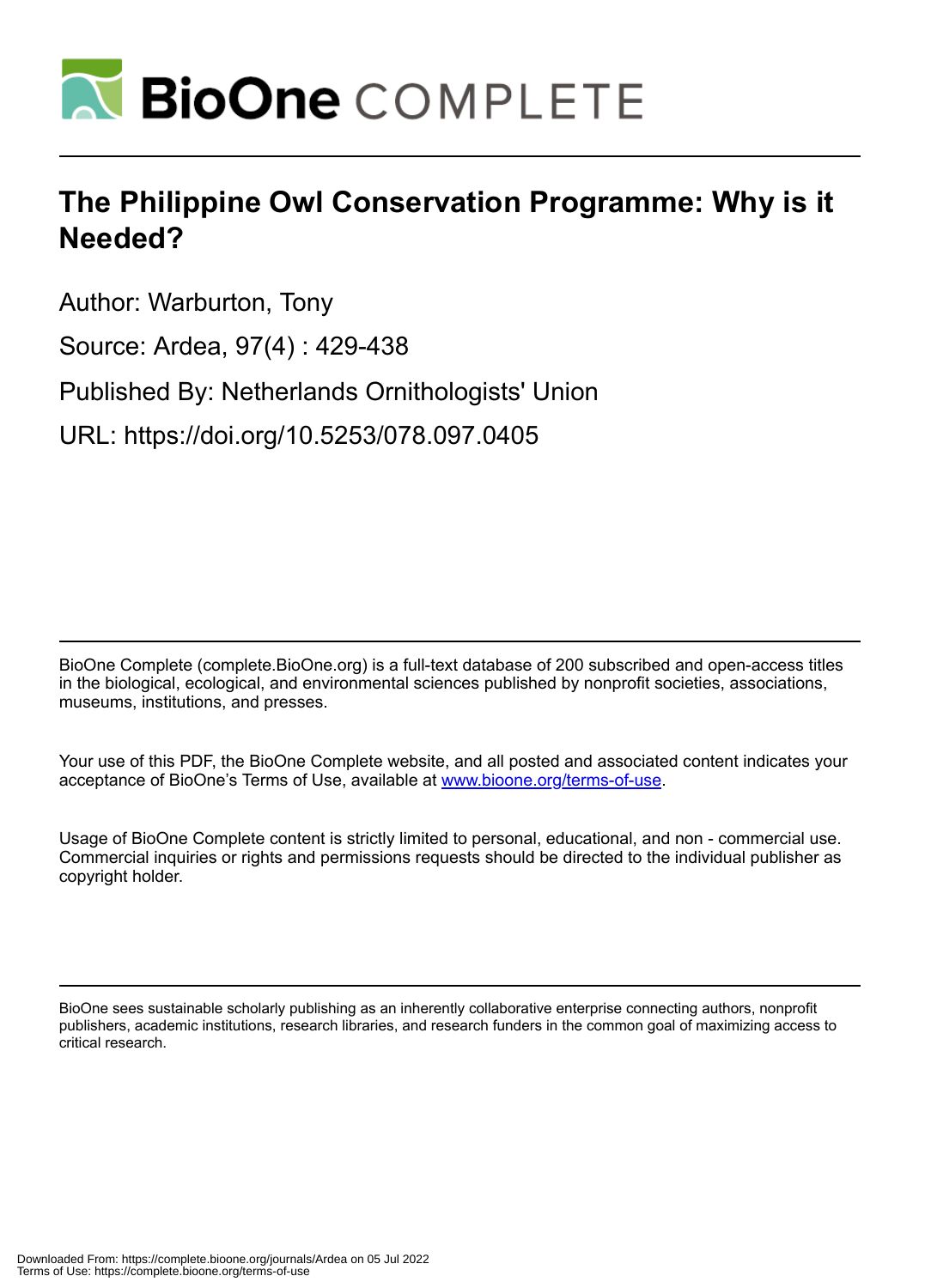## **The Philippine Owl Conservation Programme: why is it needed?**



## **Tony Warburton**<sup>1</sup>

Warburton T. 2009. The Philippine Owl Conservation Programme: why is it needed? In: Johnson D.H., Van Nieuwenhuyse D. & Duncan J.R. (eds) Proc. Fourth World Owl Conf. Oct–Nov 2007, Groningen, The Netherlands. Ardea 97(4): 429–438.

The Philippine Archipelago is widely acknowledged as one of the world's major biodiversity and endemism 'hot-spots'. However, as a result of a burgeoning human population increase and resultant destruction and exploitation of the native forests over the past half century, the Philippines has gone from being one of the most biologically rich areas on earth, to one of the most endangered. Nowhere else in the world has this decline taken place so rapidly. Once, the Philippines had virtually a 100% forest cover, now this figure is down to less than 10%. The significance of this to Philippine owls cannot be overstated. This country has more threatened owls than any other part of the world, and of the 16 species recorded from this archipelago, 14 are almost totally dependent upon this habitat. Unless something is done quickly to protect the last few remaining forest remnants and replant those lost, virtually all of the Philippine owls, and certainly the endemic species, will soon join the New Zealand Laughing Owl *Sceloglaux albifacies* in the ranks of extinct birds. In an attempt to rectify this situation the World Owl Trust signed a Memorandum of Agreement with the Philippine Government to manage the '*Philippine Owl Conservation Programme'* as part of the overall '*Philippine Biodiversity Conservation Programme*' overseen by Fauna & Flora International. This has been very successful in carrying out field research, education and conservation-breeding programmes focused on some of the threatened taxa. Another major objective is to involve the local people in conservation initiatives by means of education, providing employment and alternative life-styles.

Key words: biodiversity hotspot, deforestation, endemism, habitat fragmentation, human population increase, Philippines, Red Data owls

<sup>1</sup>World Owl Trust, Muncaster Castle, Ravenglass, Cumbria, CA18 1RQ, UK (tonyowl@btinternet.com)

### **INTRODUCTION**

Few people would disagree that the major problem facing our planet today is the rapidly expanding human population with its demands for land to be used for food production, roads, housing, industry and leisure, etc. Even so-called 'protected areas' are now under threat, and in reality many of them are 'protected' in name only, with cash-strapped governments seeing them only as 'unrealised' real-estate. To date, most wildlife and plant extinctions have occurred on islands, due to range limitations and usually small population sizes. In most cases island species have evolved in the absence of human induced pressures such as hunting, habitat destruction, and the introduction of terrestrial predators, alien species and grazing ungulates. In the last 400 years, more than 80 bird species have gone extinct, many of them island species.

The Philippine Archipelago consists of some 7100 islands and because of this it is recognized as one of the world's major hotspots of biodiversity and endemism. Some 518 vertebrate species and 3200 flowering plants are unique to the Philippines, many of them endemic to just one, or sometimes a few, specific islands. Unfortunately, while the Philippines is now acknowledged as having perhaps the greatest concentration of unique biodiversity on earth, it is also regarded as having one of the highest human population growths, the highest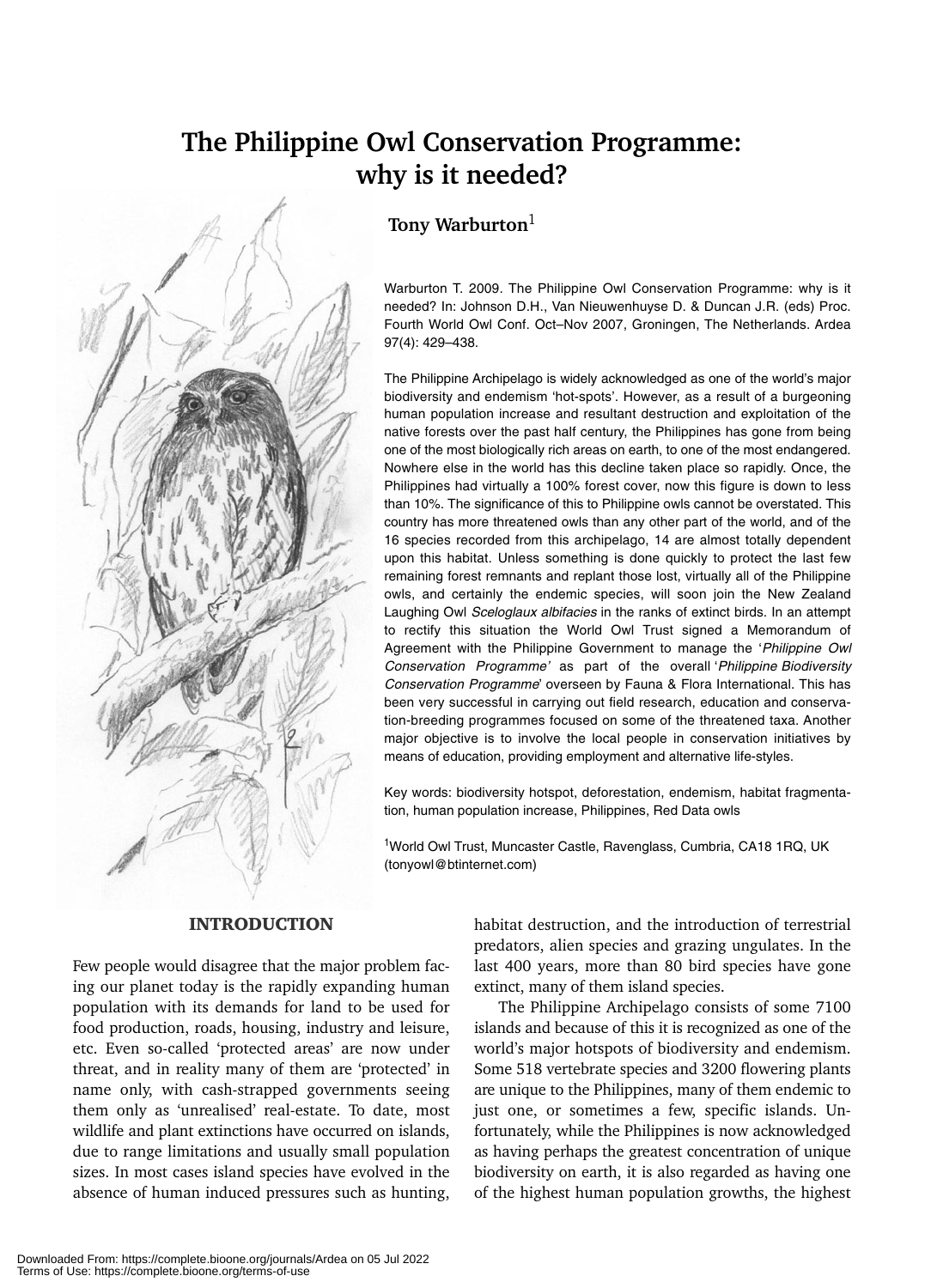



number of endangered or recently extinct endemic species, and one of the weakest protected area systems in the world.

While extinction is a normal evolutionary process, albeit a normally slow one, current extinctions are happening at a far faster rate than at any other time in recorded history. This is because 'islands' of wildlife biodiversity are now being created all over the world, not only surrounded by water, but also on dry land. This is due to fragmentation of habitat caused by human actions. Most areas of good natural biodiversity are now significantly more fragmented than at any previous time, and as such are likely to be lost or at best degraded, in the very near future. Fragmentation leading to isolation reduces the chances of gene-flow and the possibility of re-colonization. The diversity of fragmented habitats is limited by the impoverished nature of the landscape surrounding them. They serve only as reminders of a shattered landscape with little prospect of achieving more than conserving remnants of once great ecosystems. To maintain species diversity it is essential to maintain a system which can also generate diversity.

## EXTINCTION THREATS TO PHILIPPINE OWLS

According to Birdlife International's '*Threatened Birds of the World*' (2000), it is estimated that of the 9600 bird species in the world, no less than 1186 are currently threatened with extinction, 325 of them coming from Asia. Of the endemic species, 59 (86%) are Philippine species. If one includes the non-endemics, 74 Philippine bird species are known to be threatened with extinction, and most of these are threatened due to deforestation, especially that of lowland rainforest. The Philippines used to have an almost 100% forest cover, but now a figure well below 10% is usually quoted (Figs. 1, 2). Indeed, so great was the rate of logging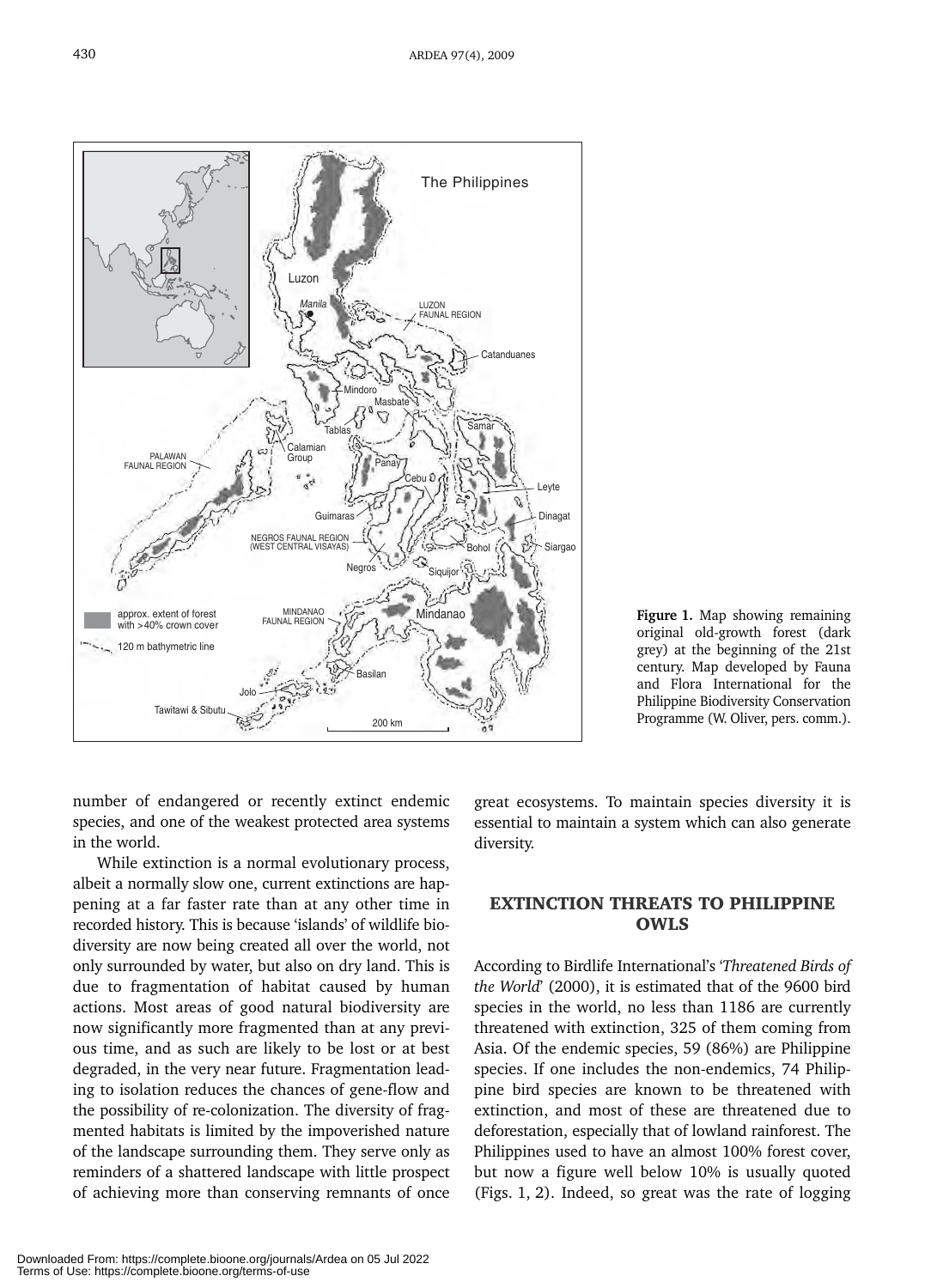

**Figure 2.** Old-growth forest, typified by giant-sized, buttress-rooted Dipterocarps once covered virtually all lowland areas of the Philippines. Less than 10% now remains. Mt. Makiling, Luzon, Philippines (photo T. Warburton).

throughout the 1960s and 1970s, that by the 1990s the Philippines were forced to start importing logs for their own use! Islands such as Cebu, Masbate, Guimaras and Ticao are now virtually denuded, while on Panay, Leyte, Negros, Bohol, Mindoro and Polillo only tiny fragments of forest are left, most of it at higher elevations. Only Samar and the major islands of Luzon, Mindanao and Palawan have reasonable areas of lowland forest remaining. Put quite simply, the rate and size of forest destruction throughout the Philippines has resulted in virtually all of the remaining areas of lowland forest being too small to maintain viable minimum numbers of species, with 'kaingin' (slash & burn) subsistence farming, continual illegal hunting, mining and resultant inbreeding all causing an overall reduction in genetic diversity (Fig. 3). Ultimately this will inevitably result in the extinction of many endemic species – including owls.

One of the reasons for its rich biodiversity is that the Philippines are bisected by 'Wallace's Line', one of the world's major biogeographic boundaries that divides the Oriental faunal and floral region from the Australasian region. As a result, in the case of Palawan, its fauna and flora has closer links with Borneo and the Greater Sundas than the rest of the Philippine islands. Many Philippine islands are also separated into major sub-regions by deep-water channels. These are the '*Luzon Faunal Region*'; '*Mindoro*'; '*West-central Visayas*' (Negros, Panay, Masbate, Ticao, Guimaras and Cebu); '*Mindanao Faunal Region*' (Mindanao, Bohol, Samar, Leyte and Basilan); and the '*Sulu Islands*'. Each of these regions has species found nowhere else in the country. To further emphasise this point, the Philippines is not a conservation 'hotspot' because of its exceptional biodiversity, but because, for its size, it has perhaps the greatest concentration of endangered species of animals and birds of any country. In his forward to the *Philippine Red Data Book* (1997) Victor O. Ramos, Secretary of the Department of Environment & Natural Resources (DENR) summed this up perfectly when he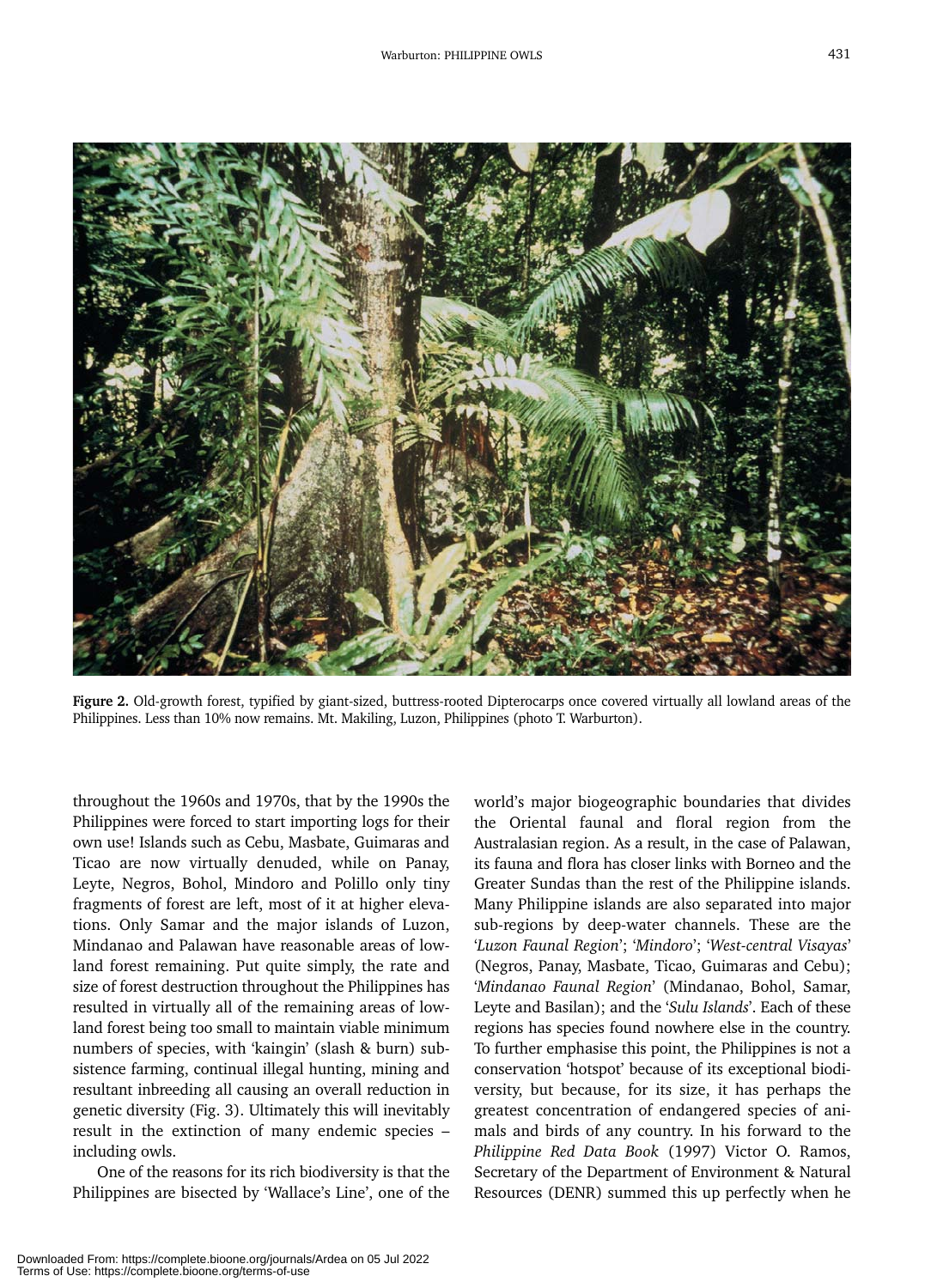

**Figure 3.** An example of clear-felling (right-hand hillside) resulting in habitat fragmentation. Busuanga Island, north of Palawan, Philippines (photo T. Warburton).

wrote "unless immediate and urgent action is taken, not only birds but all other Philippine wildlife species are likely to become threatened or even extinct."

If one includes a single somewhat dubious record of an Oriental Bay Owl *Phodilus badius* (reputed to have been taken on the island of Samar in 1924 but not substantiated) 16 species of owls are recorded from the Philippines, with no less than 24 subspecies being listed. Of these, nine species and 21 subspecies are endemic, of which only two species (the Eastern Grass Owl *Tyto longimembris amauronota* and the Short-eared Owl *Asio flammeus*) are not dependent upon forest. Given the scenario described so far, it therefore comes as no surprise that the Philippines has more threatened species and subspecies of owls than anywhere else on earth. However, this situation is not reflected in the IUCN's '*Red Data List*' 1996 (which listed just two species as 'ENDANGERED' and four as 'VULNERABLE'), nor the '*Philippine Red Data Book*' 1997 which did the same. The latest list of threatened bird species ('*Threatened Birds of the World*'), Birdlife International, 2000), reduced this further by downgrading the two 'Endangered' species, the Giant Scops Owl *Mimizuku gurneyi* and the Philippine Eagle Owl *Bubo philippensis* to 'Vulnerable' status, and the four 'Vulnerable' species, the Luzon Scops Owl *Otus longicornis*, the Mindoro Scops Owl *Otus mindorensis*, the Mindanao Scops Owl *Otus mirus*, and the Palawan Scops Owl *Otus fuliginosus* to 'Lower Risk/Threatened' status, along with a new entry, the Mantanani Scops Owl *Otus mantananensis*. There is a good – and very frustrating – reason for this anomaly. The 'Red Data Books' do not cater for subspecies, and this means that the true overall conservation status of seriously threatened owls (and other Families) confined to specific islands is hugely underestimated. Because they are omitted from the international listings, they are invariably ignored by those listing 'nationally threatened' fauna in their own countries – as has happened with the '*Philippine Red Data Book*'!

As a result of this, efforts to reverse the gross deforestation and other factors affecting the unique Philippine biodiversity, such as silica mining and illegal hunting, are severely handicapped due to the reluctance of government departments to provide effective protection since these authorities use the '*Philippine National List of Threatened Species*' as their reference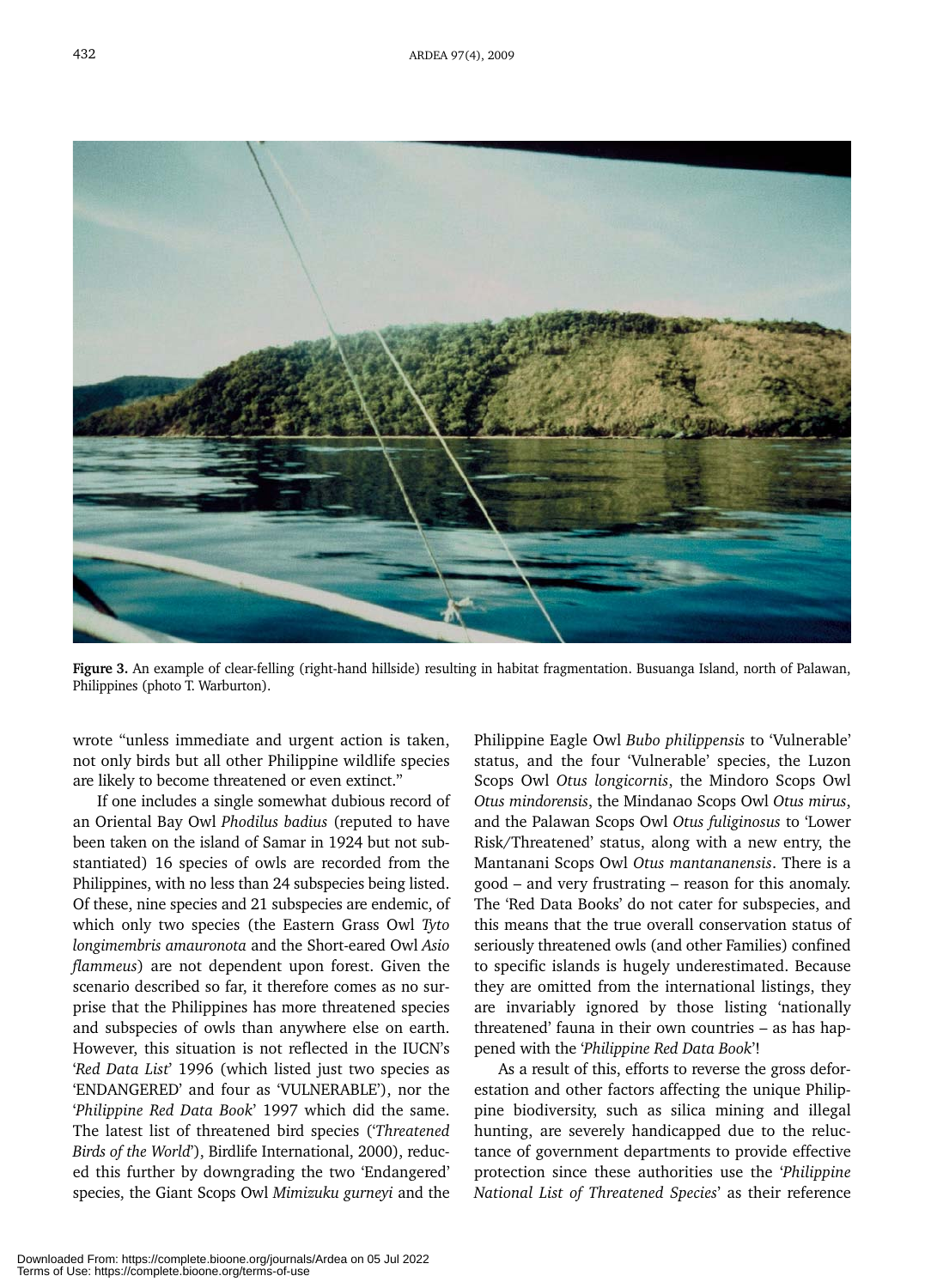material – and this also does not include subspecies. It is for this reason that the World Owl Trust first became involved in Philippine owl conservation.

## THE 'PHILIPPINE OWL CONSERVATION PROGRAMME' (POCP)

In early 1995 Fauna & Flora International's (FFI) 'Philippine Project Director' William Oliver asked the World Owl Trust to become involved in a proposed new conservation initiative to help the endangered owls of the Philippines as part of the overall 'Philippine Biodiversity Conservation Programme' overseen by FFI. Following a meeting in Quezon City on 2 June 1995 between senior officials of the Philippine Department of Environment & Natural Resources, the Protected Areas & Wildlife Bureau, the World Owl Trust and FFI, it was agreed to create a Philippine Owl Conservation Programme under the aegis of a Memorandum of Agreement - the first-ever international conservation programme for endangered owls. Its Aims and Objectives were to facilitate field research, education and conservation-breeding programmes for these taxa in the Philippines. Unfortunately, at this crucial point the Philippine Government decided to bring new legislation into force to control what they termed 'bioprospecting'. This effectively paralysed almost all useful non-commercial scientific research and other conservation-related activities for over two years, and it was not until 7 May 1998 that the MOA was finally signed.

Before any conservation action plans could be implemented it was first necessary to provide data on the ecology and distribution of indicator species as the basis for effective management. There were (and still are) huge gaps in our knowledge of even the most basic information about Philippine owls. Immediate field surveys were therefore paramount, for only if we learned which species and habitats were most at risk, could we concentrate our efforts and limited resources on these areas. Due to financial constraints the WOT had no option but to concentrate on surveys which had at least some owl-orientated importance, and our first such initiative was a survey of Ban-ban Forest on Negros Occidental, considered by William Oliver (pers. comm.) as "perhaps the most important remaining areas of lowland forest left in the Philippines." Both the Negros Scops Owl *Otus* (*megalotis*) *nigrorum* and Visayan Hawk Owl *Ninox philippensis centralis* were found and photographed during this survey, a most important success in the case of the Scops Owl since it only occurs in lowland forest on Negros and Panay and had never been photographed before. As a lowland forest specialist we consider it to be 'Critically Endangered'. However, the Visayan Hawk Owl was observed to occur in secondary forest as well as clearings and disturbed areas, and this bodes well for its long term survival.

Another urgent priority was to try and establish a well-protected network of reserves in each faunal region and sub-region. Unfortunately many of the main centres of endemicity were either not represented at all, or were poorly represented within the existing network of protected areas. Although the Philippine Government is aware of these problems and have made many efforts to establish conservation areas in various parts of the country, not all of these initiatives have been effective. One example of this has been the use of exotic tree species in reforestation projects rather than indigenous species. This is because such projects are aimed at producing commercial tree plantations (e.g. oil and coconut palms) rather than restoring native forests. Native tree nurseries were therefore created, both as educational tools, a means of providing employment for local people, and to serve as practical suppliers of native trees for re-creating lost forests (Fig. 4).

Sadly, it took disastrous mud slides with the loss of many human lives, to bring home to the government and indigenous population, the importance of their natural forests in protecting watersheds. These watersheds are of paramount importance for the well-being and development of many island municipalities, cities and other settlements, safeguarding water for domestic use as well as irrigation. A presidential order has now been issued which proclaims the remaining forests as 'Protected Watersheds', meaning that all watersheds recognized by the Department of Environment & Natural Resources (DENR) are now regarded as 'Protected Areas' and included in the National Integrated Protected Areas System (NIPAS) – a hugely significant step funded by the World Bank and European Union and overseen by the Protected Areas & Wildlife Bureau (PAWB). Conservation efforts to maintain biodiversity are of course wholly dependent upon adequate financial resources being available on a continual basis, plus effective law enforcement and political support, but by far the most important factor is to encourage the willing involvement of local communities in what we are trying to achieve.

It is crucial that local cultures and traditions are respected and that local community welfare and needs are always taken into account before commencing a project. Local communities must feel their needs are being respected, because ultimately they are the longterm custodians of their natural resources. Involving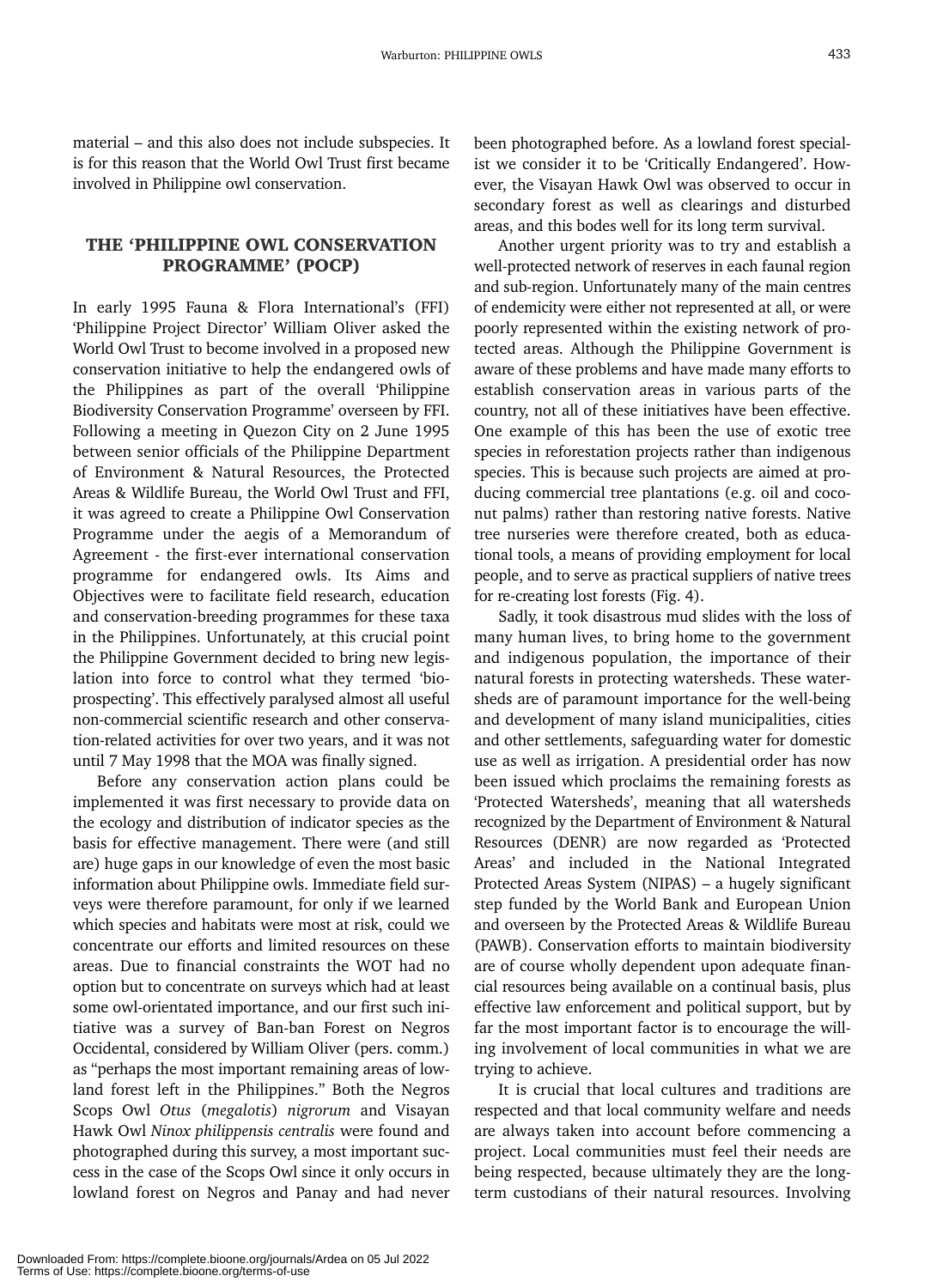

**Figure 4.** Twenty-year-old restored forest. It will be many more years before this provides natural holes and cavities for owl to nest in. Los Banos Botanical Gardens, Luzon, Philippines (photo T. Warburton).

them in a broad range of initiatives will in the long run, bring greater benefits than excluding them. These should include the development of ecotourism to highlight the value of conserving the forests and their unique wildlife. Such initiatives can help to improve the livelihoods of local populations and demonstrate how sound use of their natural resources can generate a sustainable source of income.

As Oliver & Heaney (1997) have pointed out, international action alone cannot solve the problems currently facing the Philippine environment. Unless the Filipino people themselves also pick up the baton, we will ultimately fail in our mission. The need for conservation education is therefore paramount. Because natural history subjects are learned from imported text books, magazines and TV shows, it is a sad fact that most Filipino children and adults currently know more about African wildlife than their own! One of our first actions was therefore to produce and distribute educational materials, including a new owl poster in the 'Only in the Philippines' series spearheaded by William Oliver, depicting the two Philippine 'Red Data' *Mimizuku gurneyi* owls, the Philippine Eagle Owl *Bubo*

*philippensis* and the Giant Scops Owl. In more recent times, a programme has been set up to support conservation education carried out by a network of FFI local partners around the country, bringing biodiversity education into the local and rural communities. This initiative has been a great success, helped by the setting up of a 'Mobile Education Unit' housed in a 4WD singlecab Suzuki vehicle funded by the North of England Zoological Society (Chester Zoo).

At the end of the day, it is practical Philippine owl conservation itself which is the main focus of the POCP, and it was quickly realised that effective large-scale habitat protection and restoration was going to be a slow process, if indeed it was going to happen at all. The stark fact had to be faced that given the paucity or remaining lowland forest, especially *protected* forests, our hope of one day being in a position to reintroduce captive-bred owls into their former haunts, was to say the least, remote in the extreme – and this applied equally to other taxa. No reintroduction can realistically take place unless suitable habitat and prey species exist to support the released populations. Any factors believed likely to have caused the original extirpation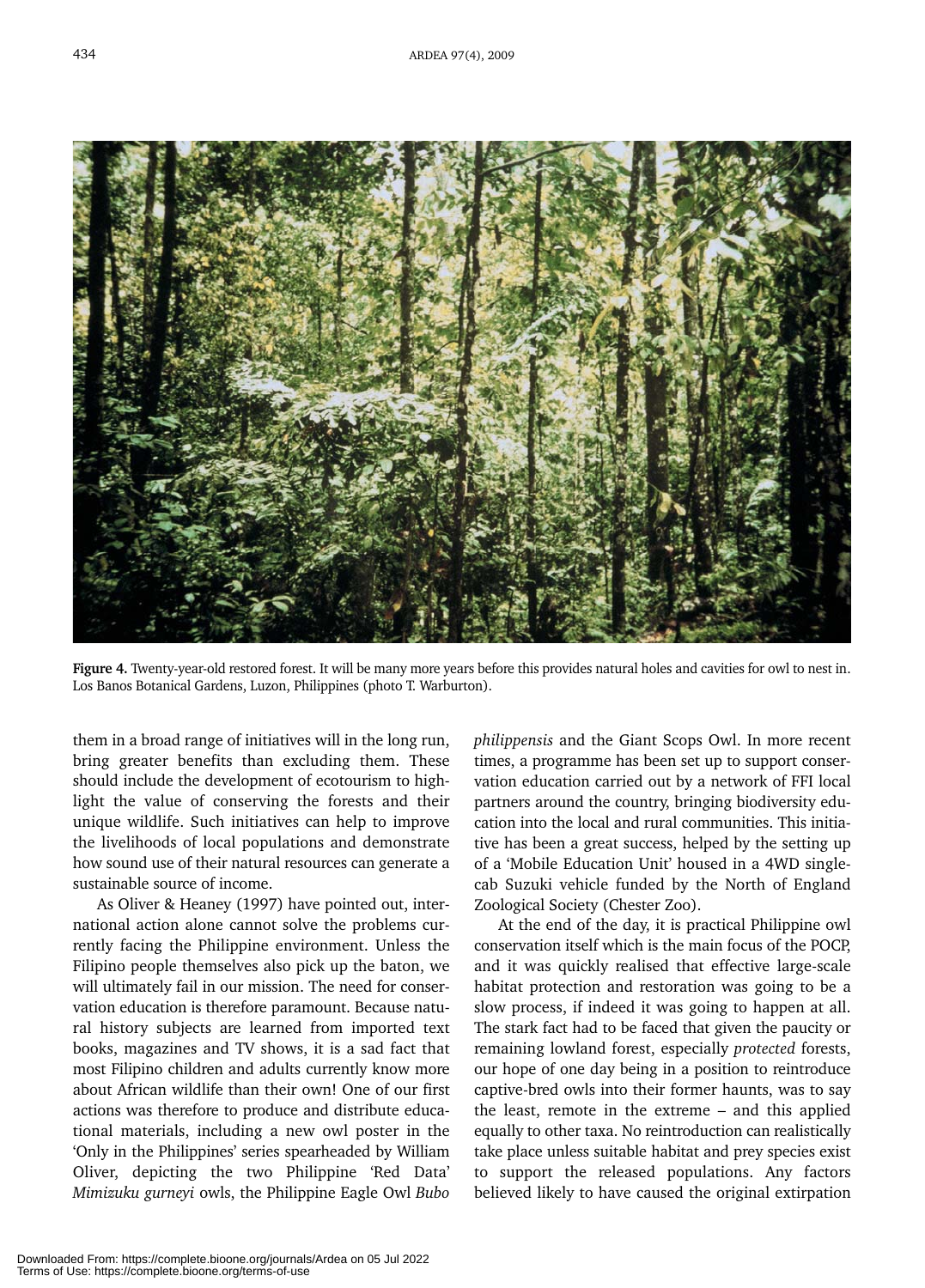

Figure 5. Breeding aviaries for Philippine Eagle Owls, sponsored by the World Owl Trust. NFEFI-Biodiversity Conservation Centre, Bacalod, Negros Occidental, Philippines (photo T. Warburton).

must also have been eliminated. For instance, one of the most serious problems facing almost all of the Philippine owls is the lack of nesting holes due to the disappearance of large trees. In the face of continuing habitat loss and virtually non-existent protection, it therefore seemed prudent to set up *in situ* conservation-breeding programmes for endangered owls to at least safeguard some of the endangered species/subspecies and create opportunities for Filipino nationals and ourselves to learn more about them and hopefully provide us with the knowledge we can use to help them in the wild. The first difficulty lay in finding a centre which could be open to local people in order to encourage their interest and education. Unfortunately, most existing Philippine zoos and 'rescue centres' were at that time far from ideal for a variety of reasons, and in the end we chose to forge links with, and support, the Biodiversity Conservation Centre created in 1977 by the Negros Forests & Ecological Foundation at Bacalod, Negros Occidental (NFEFI-BCC) (Fig. 5). The objective was to develop a world-class conservation, research and educational centre with the aim to conserve the depleted populations of endemic species found only on the Negros and Panay Faunal Region. In the realization of this objective NFEFI-BCC has been outstandingly successful. By the end of 1998 it housed some 56 individuals of 18 different species, including critically endangered Philippine Spotted Deer *Cervus alfredi*, the equally endangered Visayan Warty Pig *Sus cebifrons* and the endemic race of Tarictic Hornbill *Penelopides p. panini* – but unfortunately no owls! However, we were only too happy to provide what help we could in establishing what has become a first-rate centre, staffed by keen Filipinos aided by a variety of western volunteers and supporters who have provided invaluable training and willingly passed on their expertise. Although Negros and Panay only have three owl species of owl, they comprise the endemic races of the Philippine Scops Owl *Otus* (*megalotis*) *nigrorum*, Philippine Hawk Owl *Ninox philippensis centralis*, and Eastern Grass Owl *Tyto longimembris amauronota* – which needless to say, makes them very important birds indeed.

Paradoxically it wasn't a Negros/Panay owl species which first graced the breeding aviaries we had sponsored at NFEFI-BCC – it was the Luzon race of the Philippine Eagle Owl *Bubo philippensis philippensis* - the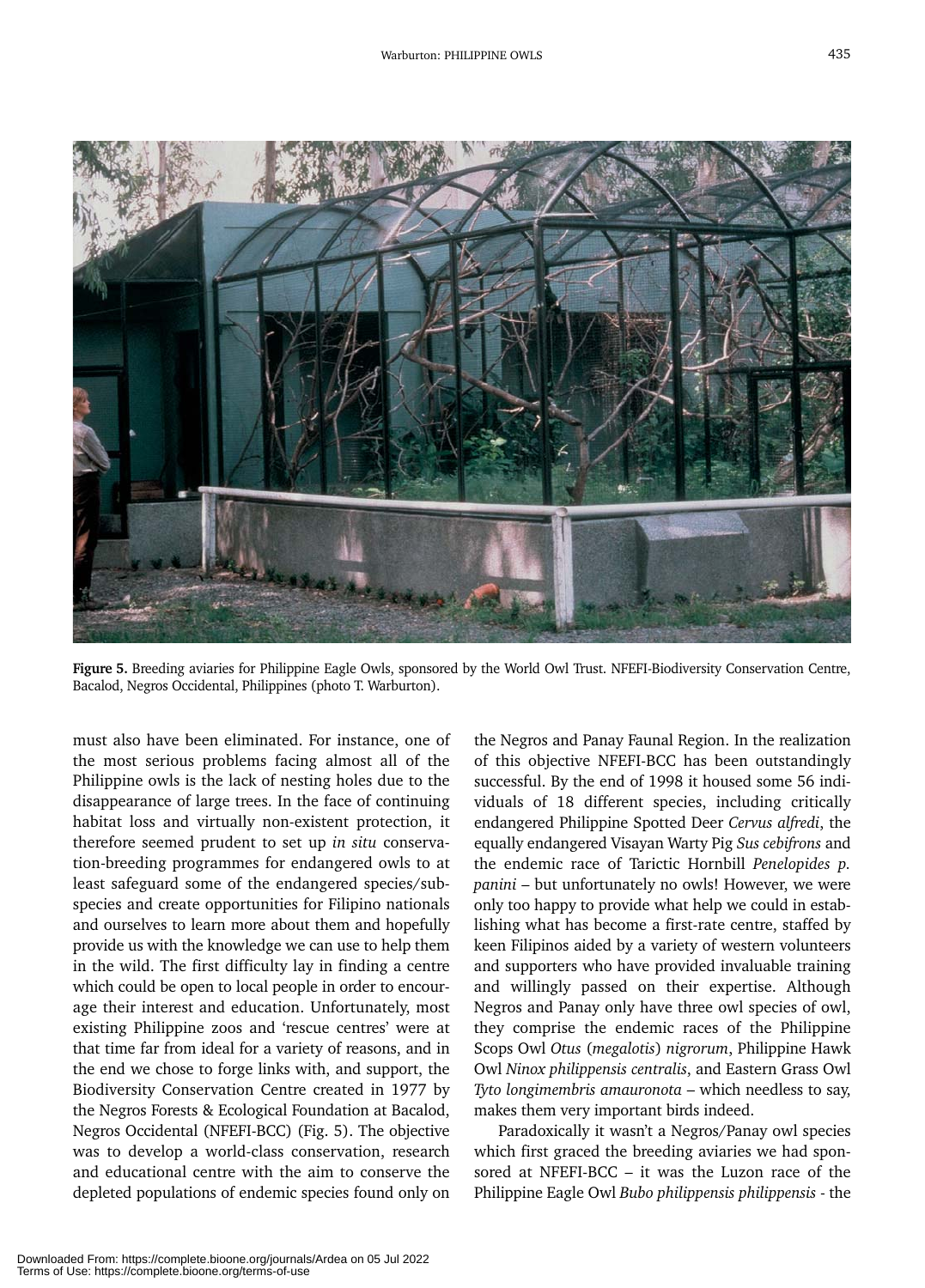bird we had chosen as our 'flagship' due to it being the largest and probably the most threatened of all the Philippine owls. In 2002 three pairs arrived on breeding loan from Montalban Zoo, Luzon, thanks to the generosity of its owner Jake Gaw – and as usual, the perseverance of William Oliver. In 2005 this resulted in the first-ever breeding of this species in captivity (a single owlet), a feat repeated in 2006 (again a single youngster), with high hopes for another success in 2007. Frustratingly, only one pair is breeding at the present time and we have suffered one death, but with two more females arriving from the PAWB Rescue Centre in 2006, we currently have nine birds to serve as a breeding nucleus. After this first success, we are now looking at the other endangered Philippine owls in order to assess which species/subspecies we should be working on next. Given the location of the Centre, a logical choice would seem to be the endemic scops owl *O.* (*m*).

|  | Table 1. The Philippine Owls. $(E)$ = Endemic; * indicates likelihood that these are full species rather than subspecies. |
|--|---------------------------------------------------------------------------------------------------------------------------|
|  |                                                                                                                           |

| Taxon                                 | Scientific name                                                                                                                                                                      | Distribution                                                                                                                                                                                       |  |
|---------------------------------------|--------------------------------------------------------------------------------------------------------------------------------------------------------------------------------------|----------------------------------------------------------------------------------------------------------------------------------------------------------------------------------------------------|--|
| Ryukyu Scops Owl                      | Otus elegans<br>O. e. calayensis (E)                                                                                                                                                 | Babuyan & Batanes Islands                                                                                                                                                                          |  |
| Palawan Scops Owl                     | Otus fuliginosus (E)                                                                                                                                                                 | Palawan                                                                                                                                                                                            |  |
| Luzon Scops Owl                       | Otus longicornis (E)                                                                                                                                                                 | Luzon highlands                                                                                                                                                                                    |  |
| Mantanani Scops Owl                   | Otus mantananensis<br>O. m. mantananensis<br>$O.$ m. cuvensis $(E)$<br>$O.$ m. romblonis $(E)$<br>$O.$ m. sibutuensis $(E)$                                                          | Rasa & Ursula Islands, S. Palawan<br>Cuvo & Calamian Islands<br>Romblon<br>Sibutu                                                                                                                  |  |
| Philippine Scops Owl                  | Otus megalotis (E)<br>O. m. megalotis (E)<br>O. m. everetti (E)<br>O. $(m)$ nigrorum $(E)$ *                                                                                         | Luzon lowlands<br>Mindanao lowland<br>Negros & Panay lowlands                                                                                                                                      |  |
| Mindoro Scops Owl                     | Otus mindorensis (E)                                                                                                                                                                 | Mindoro highlands                                                                                                                                                                                  |  |
| Mindanao Scops Owl                    | Otus mirus (E)                                                                                                                                                                       | Mindanao highlands                                                                                                                                                                                 |  |
| Giant Scops Owl                       | Mimizuku gurneyi (E)                                                                                                                                                                 | Mindanao, Siargo & Dinagat                                                                                                                                                                         |  |
| Philippine Eagle Owl                  | Bubo philippensis (E)<br>$B.$ p. philippensis $(E)$<br>B. p. mindanensis (E)                                                                                                         | Luzon & Catanduanes<br>Mindanao, Samar, Leyte                                                                                                                                                      |  |
| Brown Hawk Owl                        | Ninox scutulata<br>N. s. japonica<br>N. s. florensis<br>N. s. palawanensis (E)<br>N. s. randi(E)<br>N. s. ssp? (E)                                                                   | Non-resident migrant<br>Non-resident migrant<br>Palawan<br>Mindanao, Visayas, Mindoro<br>Babuyan/Fuga Island                                                                                       |  |
| Philippine (streak-breasted) Hawk Owl | Ninox philippensis (E)<br>$N.$ p. philippensis $(E)$<br>N. (p) spilocephala $(E)$ *<br>N. p. centralis (E)<br>$N.$ p. proxima $(E)$<br>N. p. ticaoensis (E)<br>N. $(p)$ reyi $(E)$ * | Luzon, Samar, Marinduque, Polillo, Catanduanes, Leyte<br>Mindanao, Basilan, Dinagat, Siargo<br>Panay, Negros, Bohol, Boracay, Siquijor, Semirara, Guimaras<br>Masbate<br>Ticao<br>Sulu Archipelago |  |
| Philippine (bar-breasted) Hawk Owl    | Ninox philippensis (E)<br>N. (p) mindorensis $(E)$ *<br>N. $(p)$ spilonota $(E)$ *                                                                                                   | Mindoro<br>Tablas, Sibuyan, Cebu, Camiguin Sur                                                                                                                                                     |  |
| Spotted Wood Owl                      | Strix seloputo<br>S. s. wiepkeni (E)                                                                                                                                                 | Palawan                                                                                                                                                                                            |  |
| Short-eared Owl                       | Asio flammeus<br>A. f. flammeus                                                                                                                                                      | Non-resident migrant                                                                                                                                                                               |  |
| Eastern Grass Owl                     | Tyto longimembris<br>T. l. amauronota (E)                                                                                                                                            | Widespread                                                                                                                                                                                         |  |
| Oriental Bay Owl                      | Phodilus badius<br>P. b. badius                                                                                                                                                      | Single record from Samar (?) 1924                                                                                                                                                                  |  |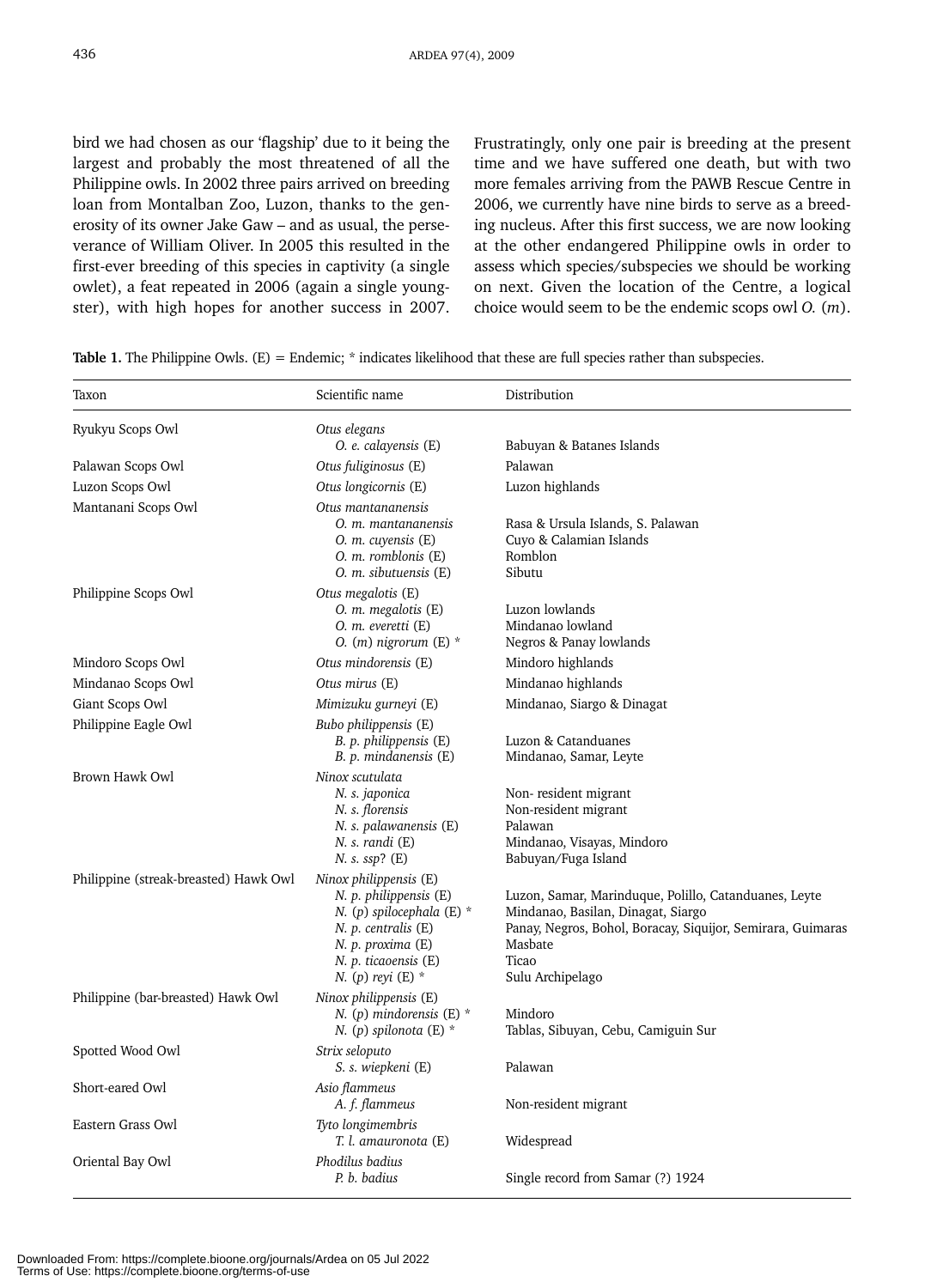*nigrorum* – especially since it is looking increasingly likely that far from being a subspecies, it might actually be a full species in its own right (See Table 1).

The Philippines are home to a wonderful diversity of owls (Table 1). However, future revisions of taxonomy, particularly of the genera *Ninox* and *Otus* are likely to result in further revisions (Wink 2009). It should also be mentioned that for the vast majority of these owls, little is known about their breeding or general behavioural biology, nor even their specific habitat and dietary needs, as well as voice. This applies as much to the largest of the Philippine owls, the Philippine Eagle Owl, as it does to the smaller species and subspecies and we have been delighted to discover that by setting up an owl section at the NFEFI Breeding Centre, we have learned much to help us with the conservation of this, one of the world's most endangered owl species, in the wild. It is our hope that in the years to come the Philippine Owl Conservation Programme will ultimately help to save other endemic owls from extinction – and ultimately, who knows, perhaps even the restoration of the once glorious forests and overall biodiversity of this unique Archipelago.

#### DISCUSSION

The conservation of endangered species is a long-term, often slow, and expensive commitment, and the Philippine Owl Conservation Programme is no exception. Having worked on this project for 12 years I have learned a great deal about the Philippine 'psyche' (again thanks to William Oliver), and there is no doubt that what I have to say here, applies to virtually all Third World countries. The basic rule is that it is far worse to promise something and then not do it, than never to have started in the first place! There is a strict order of tasks which need to be implemented, namely: (1) habitat conservation & restoration; (2) field research & surveys; (3) education of local people; (4) captive-breeding programmes if necessary; (5) reintroduction once safe and suitable habitat is available.

The paucity of remaining forest and the lack of adequate protection are of huge significance to our hopes of reintroducing captive-bred Eagle Owls (and other species) to reinforce wild populations. To date the Philippine government has been reluctant to sanction such a move due to the dangers of genetic contamination of local populations, undue competition for diminished resources, and in particular the risk of disease transmission. As a result, the few authorized rescue and breeding centres have become victims of their own success in that their compounds have become overcrowded with the progeny of the endangered species they hold. In some cases breeding has had to be curtailed, which is obviously hugely frustrating given the importance of the species involved. An added problem is that the Government will only allow non-wild-origin captive-bred individuals to leave the Philippines in order to set up *ex situ* breeding programmes. This explains why the support of approved breeding centres is a priority. However, two welcome developments have taken place recently which give rise to optimism. The first of these is the creation of 'Satellite Breeding Stations' owned by private people who have received technical training aimed at enhancing their knowledge of captive wildlife husbandry and conservation. The first of these, Green Mountains Farm, is situated in a well-forested area near Mt. Kanlaon National Park, Negros, and will be used as the model for similar projects elsewhere. It is also one of the selected sites for the future 'soft release' of Visayan Leopard Cats *Prionailurus bengalensis rabori*, Visayan Tarictic Hornbills *Peneploides p. panini* and other species – but alas, not Eagle Owls, which do not occur on Negros! Even so, this is a major advance in the progress of the overall Philippine Biodiversity Conservation Programme and hopefully will prove to be the fore-runner of similar initiatives on other islands which will include owls. Secondly, the government has relaxed its former opposition to reintroduction programmes and is developing proposals to reintroduce severely threatened species in the West Visayas region, thus paving the way for the first properly structured species reintroduction projects in the Philippines.

The World Owl Trust and its supporters are in the Philippine Owl Conservation Programme for the 'long haul' and not in search of a 'quick-fix' solution to a massive problem. The latter is unobtainable, but the ultimate victory is possible. Virtually unknown to most conservationists and naturalists only 20 years ago, the Philippines now has an increasing array of champions determined to save this most 'hottest' of biodiversity hotspots. Best of all, many of these are Filipinos, so perhaps the tide is beginning to turn at last! Maybe a sign that better things are to come, is that recent field surveys suggest that there may be more tracts of highquality forest than we once thought, so with the cooperation and commitment of NGOs, the Philippine Government Departments and the local people themselves, we can surely hope that we can indeed ensure its permanent survival – and with it the unique owls of this incredible Archipelago.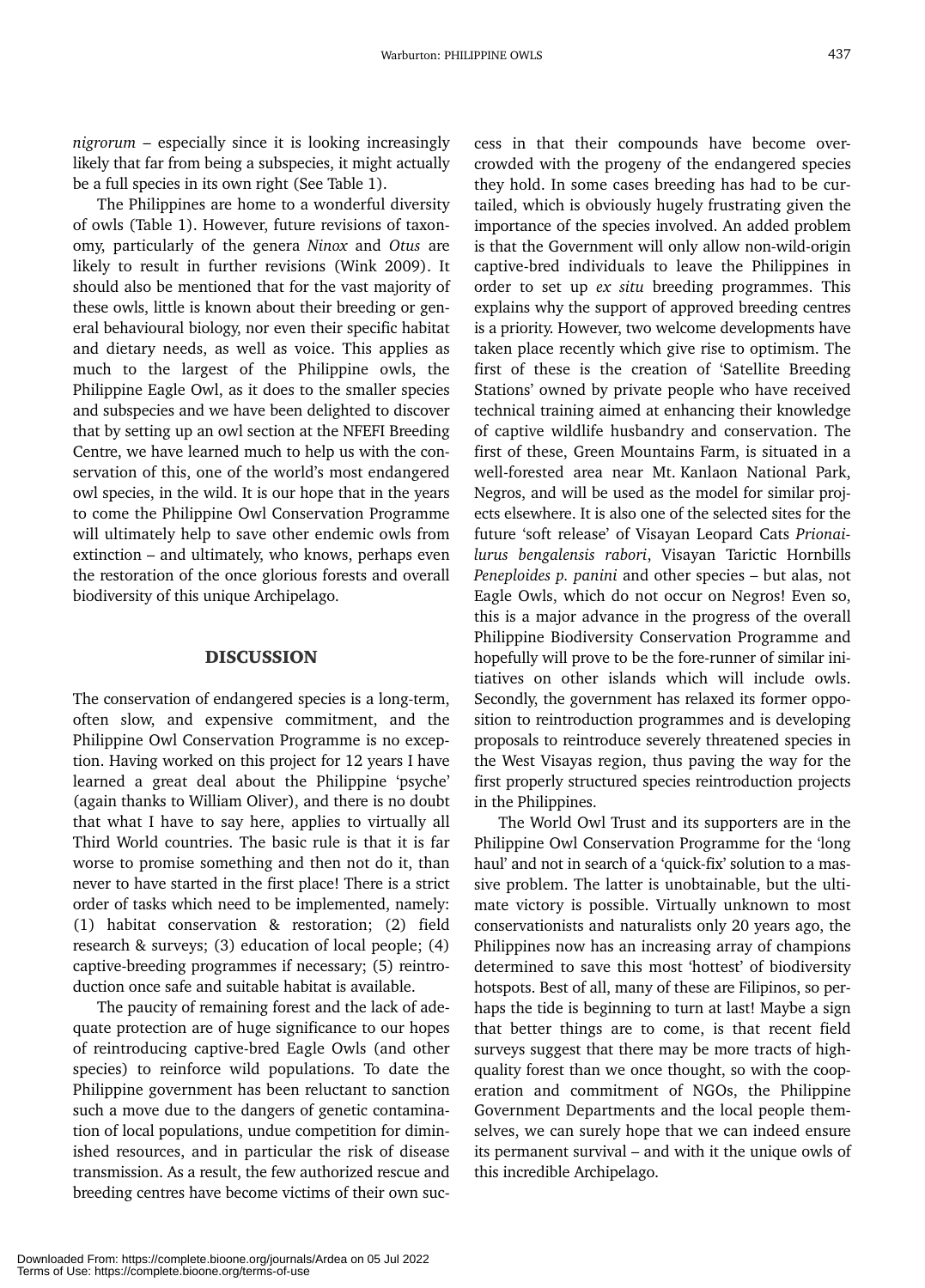## **REFERENCES**

- Birdlife International 2000. Threatened birds of the World. Barcelona & Cambridge, UK: Lynx Edicions and Birdlife International.
- Collar N.J., Mallari N.A.D. & Tabaranza Jr B.R. 1999. Threatened birds of the Philippines. Bookmark Inc., Makati City, Philippines.
- Dickenson E.C., Kennedy R.S. & Parkes K.C. 1991. The birds of the Philippines. BOU, Tring, UK.
- Heaney L.R. & Regaldo J.C. 1998. Vanishing treasures of the Philippine rain rorest. Field Museum, Chicago, USA.
- Hicks N. 2000. The National Parks and other wild places of The Philippines. New Holland Publishers, London, UK.
- IUCN. 1996. IUCN Red List of threatened animals. IUCN, The World Conservation Union, Gland, Switzerland.
- Kennedy R.S., Gonzales P.C., Dickenson E.C., Miranda H.C. Jnr. & Fisher T.H. 2000. A guide to the birds of the Philippines. Oxford University Press Inc., New York, USA.
- Macarthur E. & Wilson E.O. 1967. The theory of island biogeography. Princeton University Press, Princeton, USA.
- Mallari N.A.D., Tabaranza Jr B.R. & Crosby M.J. 2001. Key conservation sites in the Philippines: a Haribon Foundation & Birdlife International directory of important bird areas. DENR & Bookmark Inc., Makati City, Philippines.
- Oliver W.L.R. & Heaney L.R. 1997. Biodiversity and conservation in the Philippines. Wildlife Conservation Society of the Philippines. Bookmark Inc., Makati City, Philippines.
- Stattersfield A.J., Cosby M.J., Long A.J. & Wege D.C. 1998. Endemic bird areas of the World. Birdlife International, Cambridge, UK.
- Tan J.M.L. 2000. The last great forest. Bookmark Inc., Makati City, Philippines.
- Warburton T. 1997. The World Owl Trust Story. World Owl Trust, Ravenglass, UK.
- Warburton T. 2003. The World Owl Trust in the Philippines. World Owl Trust, Ravenglass, UK.
- Wildlife Conservation Society of the Philippines. 1997. Philippine Red Data Book. Bookmark Inc., Makati City, Philippines.

Wilson E.O. The diversity of life. Penguin Books, London, UK.

Wink M., El-Sayed A.-A., Sauer-Gürth H. & Gonzalez J. 2009. Molecular phylogeny of owls (Strigiformes) inferred from DNA sequences of the mitochondrial cytochrome *b* and the nuclear *RAG-1* gene. Ardea 97: 581–591.

### SAMENVATTING

De Filippijnen behoren tot de rijkste gebieden ter wereld wat betreft biodiversiteit en aantallen inheemse diersoorten. Als gevolg van een voortdurende toename van de menselijke bevolking zijn de afgelopen 50 jaar de oorspronkelijke wouden geëxploiteerd of grotendeels vernietigd. Als gevolg daarvan zijn de Filippijnen van een van de in biologisch opzicht rijkste gebieden op aarde vervallen tot een van de meest bedreigde gebieden. Nergens elders heeft deze verandering zo snel plaatsgevonden. Voorheen waren de Filippijnen bijna volledig door wouden bedekt, maar tegenwoordig voor hooguit 10%. De gevolgen hiervan voor de uilen in de Filippijnen kunnen moeilijk worden overschat. Het land heeft meer bedreigde uilensoorten dan enig ander land op aarde. Van de 16 soorten zijn er 14 bijna volledig afhankelijk van de wouden. Tenzij snel iets wordt ondernomen om de laatste restjes woud te beschermen en te herstellen, zullen vrijwel alle Filippijnse uilensoorten, en zeker de endemische soorten, spoedig uitsterven. In een poging om de situatie ten goede te keren ondertekenden de World Owl Trust en de Filippijnse regering een Memorandum van samenwerking om het '*Philippine Owl Conservation Programme*' uit te voeren als onderdeel van het '*Philippine Biodiversity Conservation Programme*' van Fauna & Flora International. De hieruit voortvloeiende activiteiten zijn zeer succesvol gebleken bij het uitvoeren van veldonderzoek, het geven van voorlichting en voor fokprogramma's van enkele bedreigde soorten. Daarnaast is het de bedoeling om de lokale mensen te betrekken bij de beschermingsprogramma's door middel van voorlichting en het bieden van werkgelegenheid.